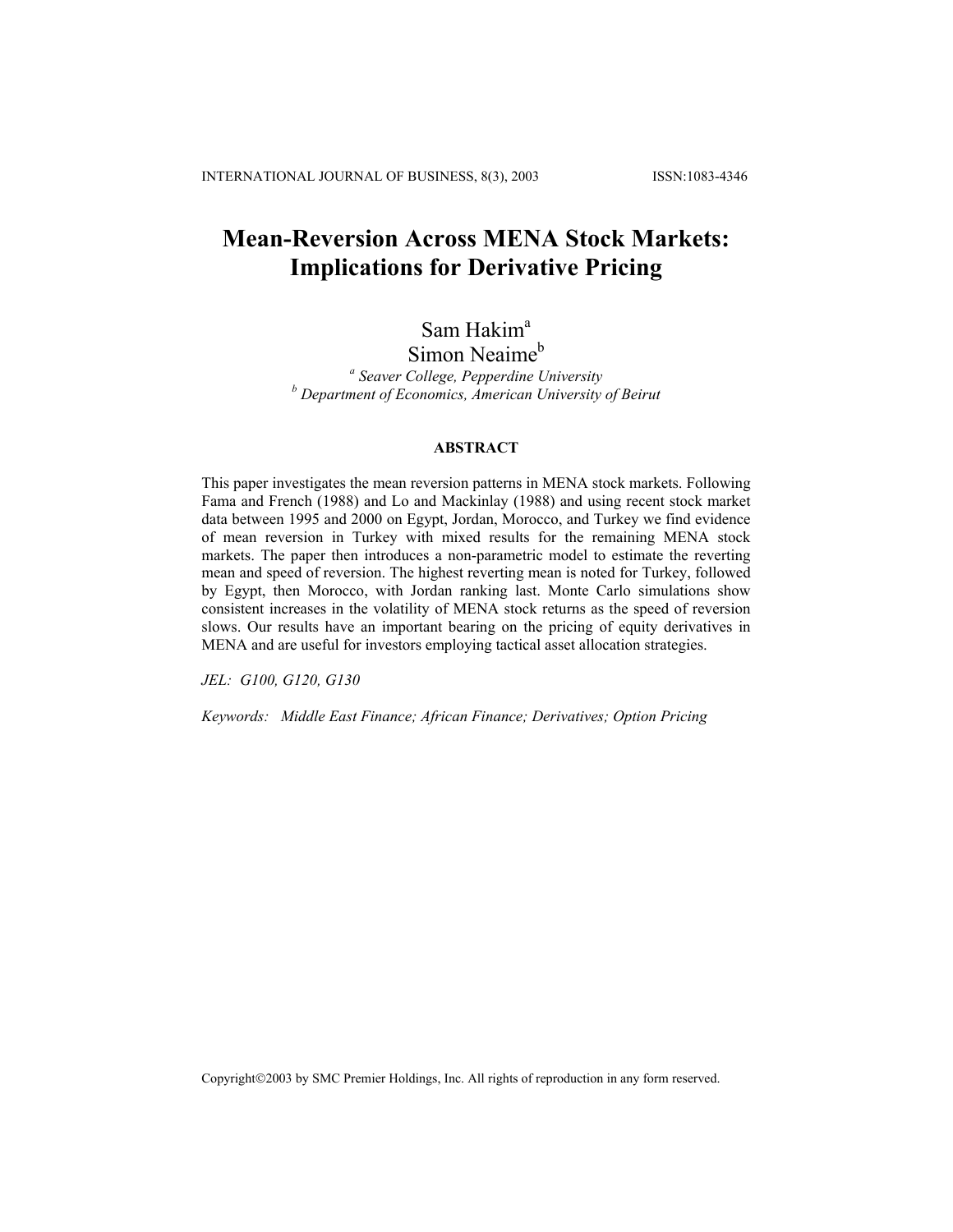### **I. INTRODUCTION**

The last decade has witnessed an increasing interest in the debate over mean reversion in stock market returns. Starting from the seminal work of Poterba and Summers (1988) and Fama and French (1988), who documented mean reversion in stock market returns during a time horizon greater than one year, analysts have began to investigate the implications of their findings on the efficient market hypothesis. A debate has emerged between 2 tracks. One line of reasoning (DeLong et. al. [1990]) contend that if stock prices have a significant predictable component, this suggests the existence of irrational market participants where prices exhibit long but ultimately temporary swings away from fundamental values. Another camp argues that the same stock price behavior could be the outcome of equilibrium expected returns that are time varying in an efficient market. Regardless of the efficiency debate, if stock prices returns tend to revisit a long-term average, the mean reversion property has significant implications for optimal asset allocations.

Recently, a number of studies<sup>1</sup> have examined the implication of mean reversion on investment decisions. Barberis (1997) compares two investment strategies: 'buyand-hold' vs. dynamic re-balancing when stock market returns have a predictable component. He concludes that a risk-averse investor will allocate a larger proportion to equities, the longer the horizon, even when parameter uncertainty about the predictor variable exists. A similar comparison was conducted by Richards (1997). And recently, Balvers et. al. (2000) find strong evidence of mean reversion in the relative stock-index prices of 16 OECD countries plus Hong Kong and Singapore.

We propose a study to investigate in an intuitive setting the mean reversion patterns of the stock markets in the Middle East and North Africa (MENA). Mean reversion in a stock market suggests that bad returns are likely to be followed by periods of good returns. By contrast, in a random walk setting, the future is a flip of a coin, regardless of the return outcomes in earlier periods. An important implication to our findings is that because MENA stock returns exhibit mean reversion, the volatility of returns would be lower than that implied by a random walk model. Two important consequences emerge from our results. Our findings have significant bearing on (1) the portfolio allocation of mutual funds, corporate and private investors in MENA stock markets; and (2) the pricing of equity based derivatives in the region.

This paper complements the existing finance literature on the MENA region (for example El Loughani 1995, Dahel and Laabas 1998, and Kumar 1995, Darrat & Hakim 2000, Hakim & Neaime 2000) by analyzing mean-reversion and its implications on investment asset decisions and the pricing of derivative securities. While the existing literature on the MENA region has analyzed markets interdependence, spillovers, and efficiency, it has never touched on mean reversion issues as well as issues related to market volatility in relation to the speed of adjustment.

The paper is organized as follows. In the next section we introduce the data and analyze the descriptive statistics. Section III explains the estimation methodology of the mean reversion parameters. The empirical results are discussed in section IV where we demonstrate how the return volatility falls (rises) as the speed of mean reversion accelerates (slows). Section V summarizes the findings and concludes the paper.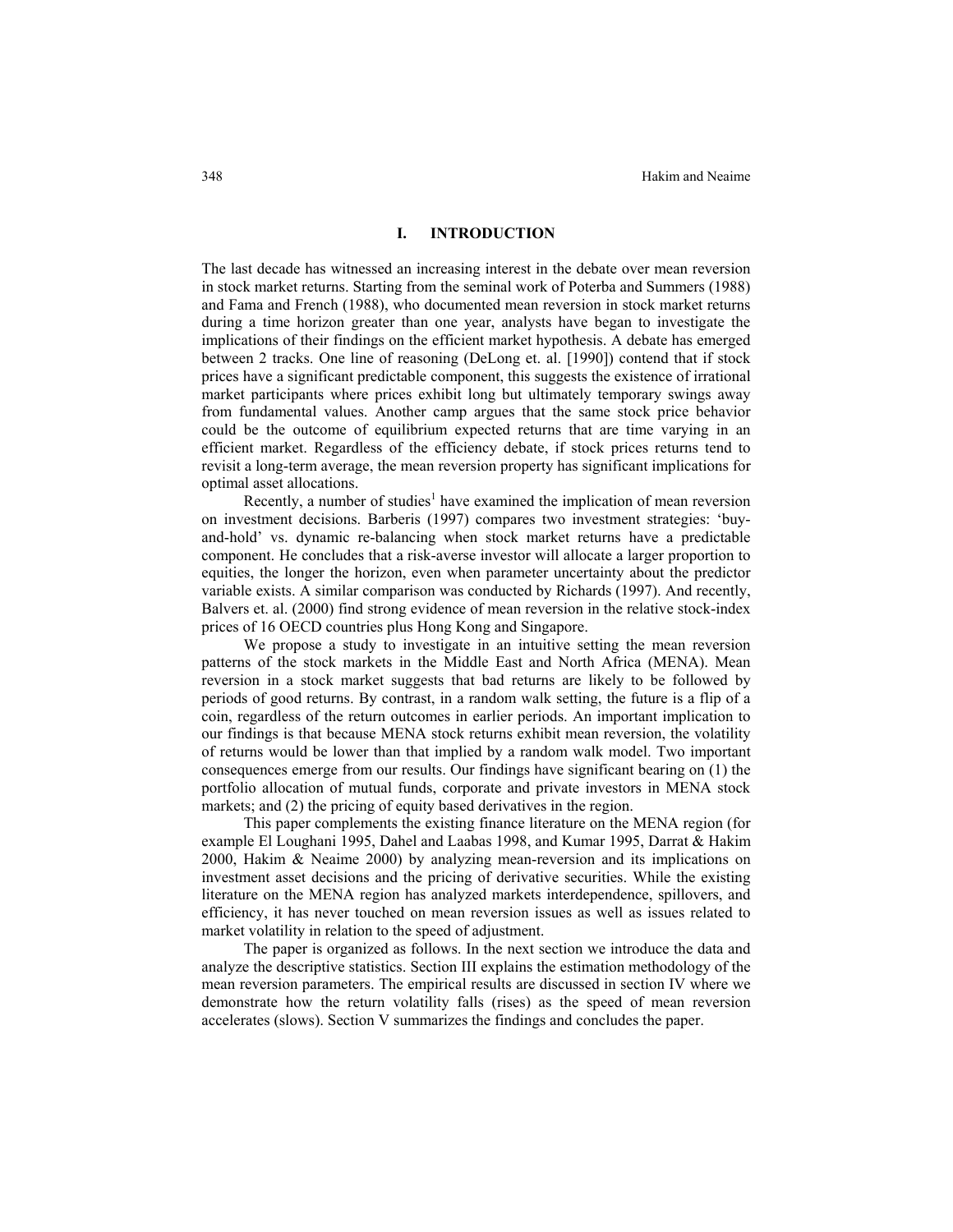#### **II. DATA AND SAMPLE**

Our data consists of weekly and daily closing price series for the stock indices of the 3 prominent equity markets in Middle East and North Africa. They are Amman, Cairo (Egypt), and Casablanca (Morocco). While not geographically located in MENA, the study will also include Istanbul's stock market. The data period is recent, covering 5 years, starting in April 1995 and ending in May 2000. The data was acquired from Morgan Stanley. Compounded week-to-week returns are calculated as the natural log differences in prices:  $log (P_t/P_{t-1})$ .

We begin by examining the statistical properties of each equity market by observing the plot of its histogram. <sup>2</sup> We also compare the weekly performance of each market between May 95 and May 2000. With an average weekly return of 0.30%, we find Cairo Stock Exchange (CSE) to be significantly higher than the emerging market index and second only to Istanbul in the MENA region. This represents an average over 5 years and corresponds to 15% in annual terms.<sup>3</sup> For an investor, what matters of course is the return per unit of risk, a measure similar to a Sharp Ratio. Using this measure, we find the CSE to be second only to Casa but with considerable more liquidity. This should provide a degree of comfort to foreign investors seeking higher risk-adjusted returns with a sufficient market capitalization and liquidity.

Examining the distribution of MENA stock markets, we find they have skewed returns with significant variability in kurtosis. For a normal distribution, S and K are respectively 0 and 3. Clearly, most markets exhibit substantial departures from normality. We formally tested for normality of the return distributions using the Jarque Bera Statistic (JB). Under the null hypothesis of normality, JB is distributed  $\chi^2$  with 2 degrees of freedom. JB is defined as

$$
JB = \frac{T}{6} \left[ S^2 + \frac{1}{4} (K - 3)^2 \right],
$$
 (1)

where S and K represent the Skewness and Kurtosis. The null hypothesis of normal returns is rejected for all MENA stock markets. The positive skewness in the Cairo, Casablanca and Amman stock markets returns can be attributed to (a) the recent privatization schemes which were implemented in these financial markets; (b) the extensive sale of government assets to private firms; and (c) the considerable efforts devoted during that period towards enhancing the efficiency, depth, and liquidity of the three stock markets, especially in Egypt and Morocco. These positive factors resulted in record market capitalization growth rates. Specifically, market capitalization in Egypt grew from USD 5.78 billion in 1995 to USD 33.7 billion in 2000. In Morocco and Jordan, over the same period it grew from USD 2.9 to USD 14.1 and from USD 3.56 to 5.82 billion respectively (see Arab Monetary Fund, annual report 2000). International and domestic investors perceived these favorable structural changes positively and started buying heavily in those markets driving up stock returns during the period under consideration. To test for heteroskedasticity, we provide the results of an ARCH LM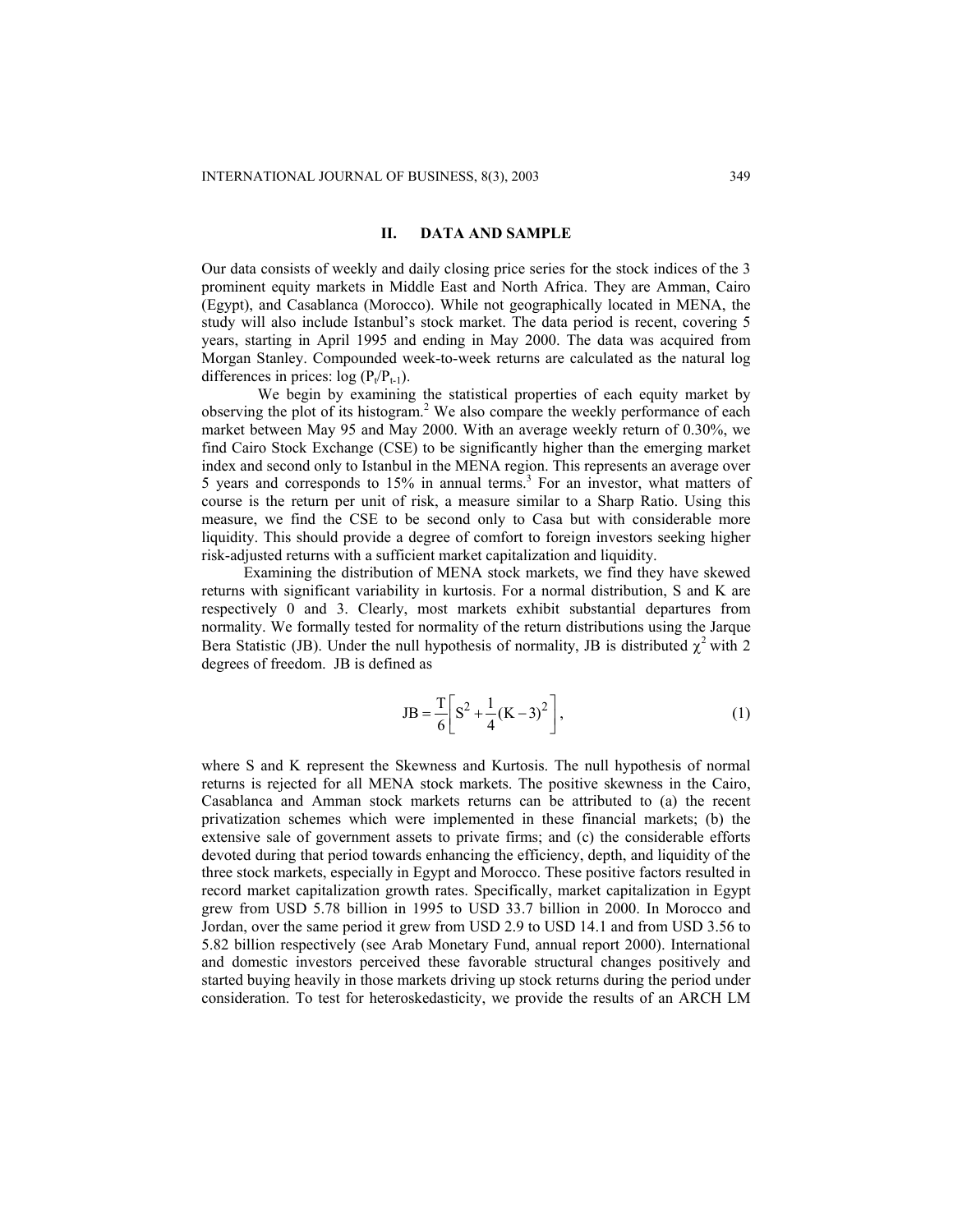test statistic computed from a secondary regression. To conduct the test, we run the regression

$$
u_t^2 = \alpha_0 + \alpha_1 u_{t-1}^2 + \alpha_2 u_{t-2}^2 + \xi_t,
$$
 (2)

where  $u_t$  represents the residuals of the return equation. The equation represents a regression of the squared return residuals on a constant and lagged squared residuals of order two. Table 1 shows the results of Engle's LM test statistic, which is essentially a modified *F-statatistics* of joint significance of the two omited lagged squared residuals. The results indicate the presence of heteroskedasticity only for Egypt and Morocco. The results were consistent for higher order lag terms.

**Table 1** Weekly return comparison with other stock markets (in USD) April 1995 – May 2000

|                     | Cairo   | Casa    | Amman   | Istanbul | Tel      | Emerging       | London  | <b>New</b> |
|---------------------|---------|---------|---------|----------|----------|----------------|---------|------------|
|                     |         |         |         |          | Aviv     | <b>Markets</b> |         | York       |
| Mean $(\% )$        | 0.30    | 0.20    | $-0.15$ | 0.37     | 0.28     | 0.04           | 0.24    | 0.42       |
| Median $(\% )$      | 0.02    | 0.16    | $-0.34$ | 0.38     | 0.59     | 0.31           | 0.29    | 0.59       |
| Maximum $(\% )$     | 11.78   | 6.29    | 6.90    | 19.39    | 7.68     | 6.72           | 5.67    | 6.43       |
| Minimum $(\% )$     | $-7.58$ | $-6.17$ | $-3.73$ | $-20.68$ | $-12.43$ | $-12.93$       | $-4.42$ | $-8.53$    |
| Std. Dev. $(\% )$   | 2.75    | 1.51    | 1.70    | 6.08     | 2.92     | 2.45           | 1.66    | 1.81       |
| <b>Skewness</b>     | 1.01    | 0.28    | 0.89    | $-0.08$  | $-0.70$  | $-1.00$        | $-0.13$ | $-0.58$    |
| Kurtosis            | 5.63    | 5.17    | 4.84    | 3.66     | 4.95     | 6.72           | 3.22    | 5.20       |
| Sharp Ratio $(\% )$ | 11.00   | 14.00   | $-9.00$ | 6.00     | 10.00    | 2.00           | 15.00   | 23.00      |
| Jarque-Bera         | 119.50  | 54.65   | 71.70   | 5.06     | 62.53    | 194.17         | 1.20    | 67.36      |
| Probability         | 0.00    | 0.00    | 0.00    | 0.08     | 0.00     | 0.00           | 0.55    | 0.00       |
| LM test             | 0.00    | 0.00    | 0.88    | 0.40     |          |                |         |            |

### **III. METHODOLOGY**

Our study proposes to conduct various tests suggested by Fama and French (1988), and Lo and Mackinlay (1988) to investigate the evidence of mean reversion in the stock markets of Egypt, Jordan, Morocco and Turkey. One test for mean reversion is the variance ratio (VR) popularized by Lo and Mackinlay. For a k-year return, the test is

$$
VR(k) = \frac{Var(R_t(k))}{kVar(R_t)},
$$
\n(3)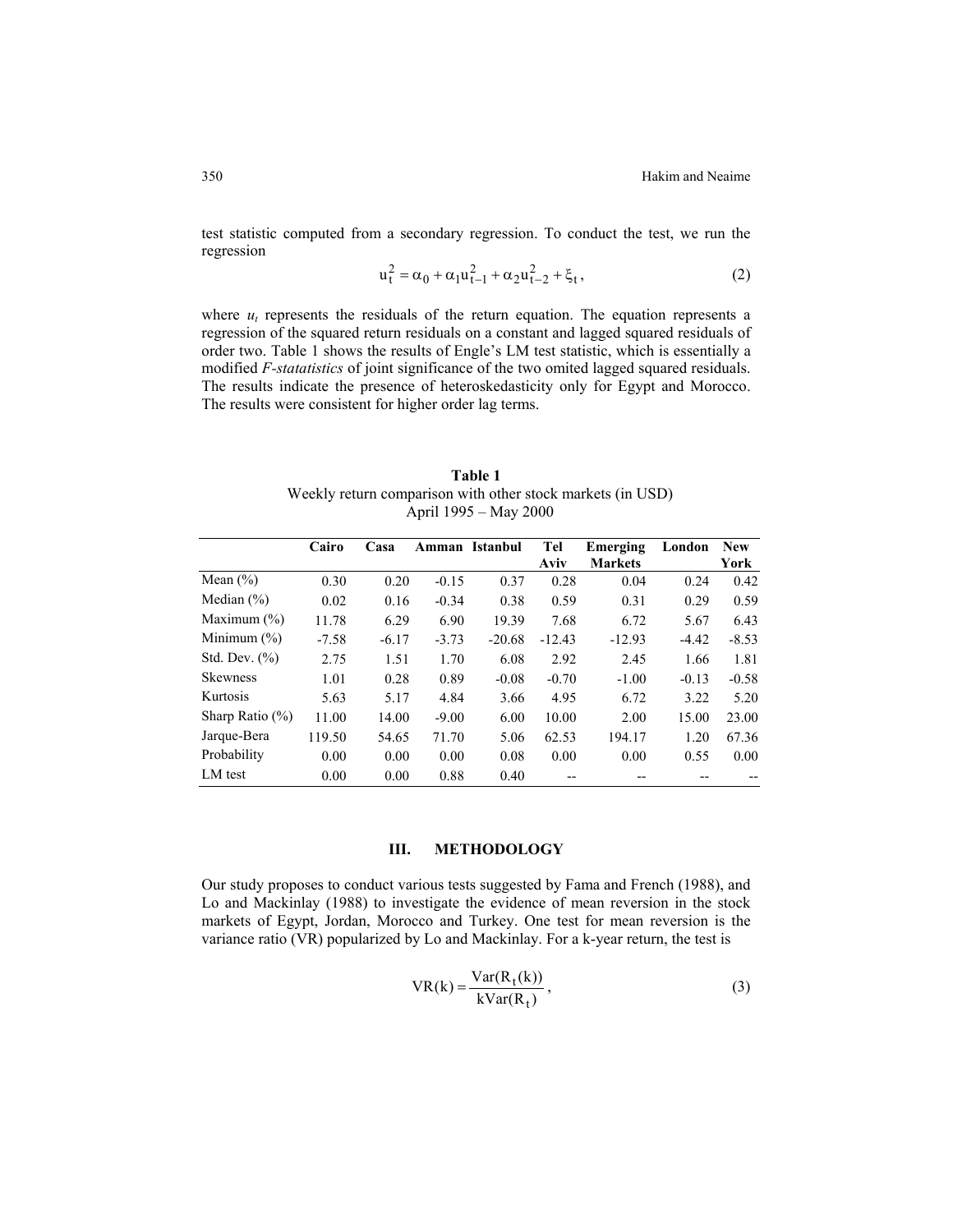where  $R_t(k) = \sum_{i=1}^{k} R_{t-i+1}$  represent the continuously compounded weekly returns. k  $R_t(k) = \sum_{i=1} R_{t-i+1}$ 

If returns are mean reverting, then  $VR(k) \leq 1$  for  $k=1, 2, 3, \ldots$  We implement the variance ratio test for  $k = 5$  trading days.<sup>4</sup> Once mean reversion is established, it is important to estimate the parameters of this property. More importantly, to the extent that stock market prices can be modeled as a stochastic process, one needs to estimate the parameters of their dynamics. To that end, we will assume that the return dynamics of each market are governed by a general Ito process of the form

$$
dR = A(R, t)dt + B(R, t)dz, \qquad (4)
$$

where *dz* is a Wiener process, and *A* and *B* are functionals which determine the behavior of the instantaneous return of each individual market. The stochastic differential equation in (4) encompasses many examples, more notably the following

- (a) Vasicek (1977):  $dR = \kappa(\mu R)dt + \sigma dz$ ,
- (b) Cox Ingersoll and Ross (1980):  $dR = \kappa(\mu R)dt + \sigma \sqrt{R} dz$ ,
- (c) Brennan and Schwartz (1979):  $dR = \kappa(\mu R)dt + \sigma Rdz$ ,

where returns revert to the level  $\mu$  at a rate  $\kappa$ . Under mean reversion, we have  $0 \leq \kappa \leq 1$ . Models (a)-(c) and variations of them are used to price interest and exchange rate derivatives. Fama and French (1988) and Chan et al. (1992) use a similar approach to test for mean reversion. The inverse of the mean reversion rate  $(1/\kappa)$  can be interpreted as the number of periods elapsed between reversions, in effect, it measures the *speed* of reversion. The reverting mean,  $\mu$ , represents the level which long-term returns revisit more often than others after wandering off. It is assumed that while equity returns wander randomly, over time they get pulled to the level  $\mu$  at a speed  $1/\kappa$ . A similar framework is used by Chan et al. (1992) in the context of interest rate dynamics, and Samuelson (1969, and 1994) for equities. Specifically, Samuelson (1969, 1994) has shown that if an investor's relative risk aversion is greater than unity, then the asset allocation choice is independent of the investment horizon provided that the risky asset returns follow a random walk. This is a refutation of the popular time diversification argument. Samuelson qualifies the above result by showing theoretically that in the presence of mean reversion, the optimal proportion allocated to equities increases as the investment horizon lengthens. This has been interpreted particularly in the practitioner literature (see Reichenstein and Dorsett [1995]) as redemption for the time diversification position.

Because we wish to leave the drift and volatility terms unspecified, we estimate the discrete form of this model using a Generalized Method of Moments (GMM) technique initially suggested by Tauchen (1986) and, recently re-examined by Butler (2000).

The choice of a GMM estimator is predicated on the fact that it does not require knowledge of the distribution of MENA stock market returns. This assumption allows a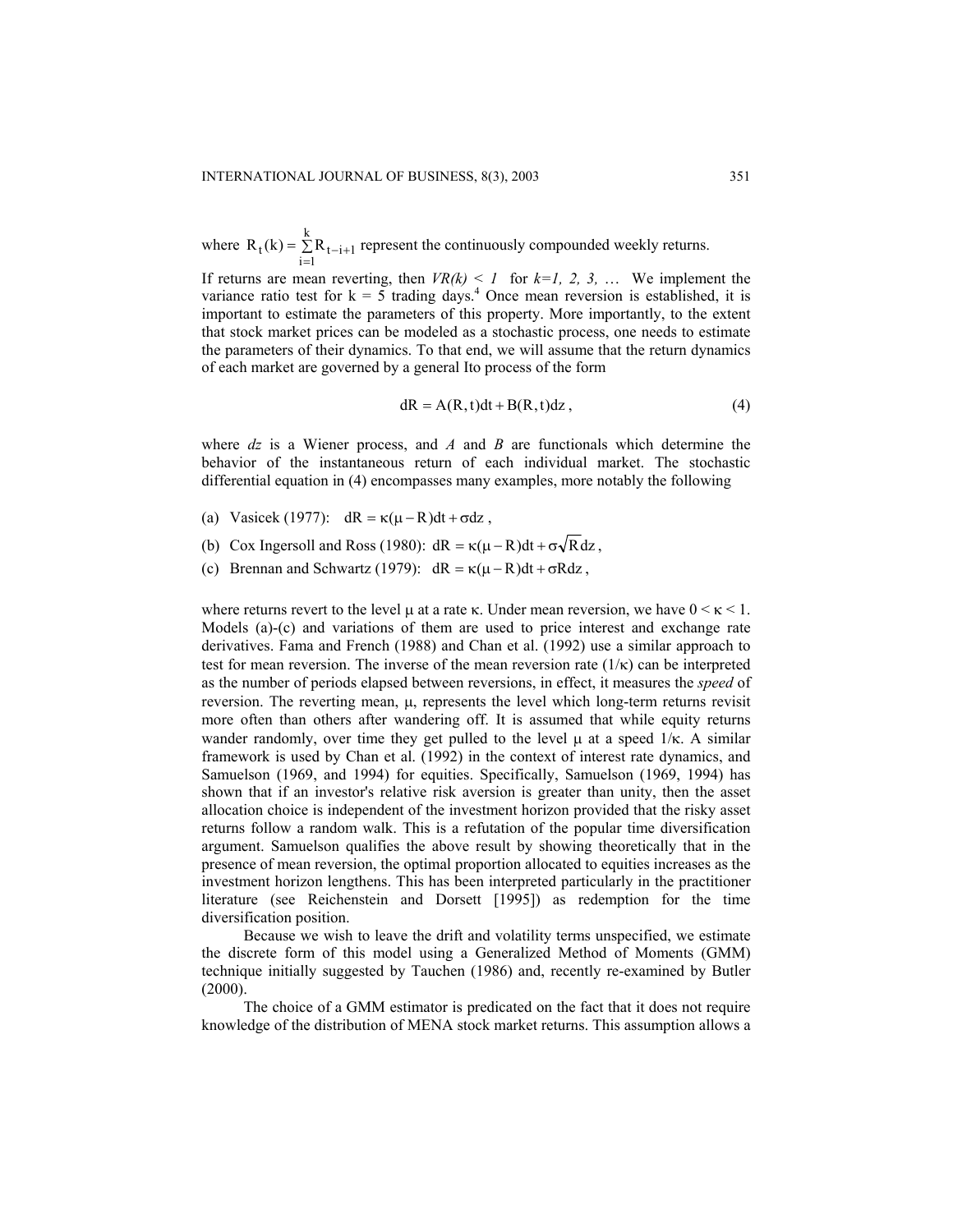great deal of flexibility to choose among many models each making a specific assumption about the distribution of returns over time.<sup>5</sup> Moreover, the GMM estimator is consistent when the errors are conditionally heteroskedastic. Our methodology takes into account the findings of Bekaert and Harvey (1997), who argue that when studying emerging market returns, one should be wary of the significant leptokurtosis and skewness their stock market returns manifest.

We let  $\theta$  represent a vector with elements the reverting mean  $\mu$  and speed of reversion κ. We Define

$$
H(R, \theta) = dR - \kappa(\mu - R)dt.
$$
 (5)

Our moments conditions can be written as:  $E(H(\theta)) = 0$ . The GMM estimator is defined by replacing the moment condition above by its sample counterpart

$$
\frac{1}{N} \sum_{t=1}^{N} H(R, \hat{\theta}) = 0.
$$
 (6)

The GMM estimator is obtained by minimizing

$$
H(\theta)'\Sigma H(\theta)\,,\tag{7}
$$

where  $\Sigma$  is a weighting matrix.

## **IV. EMPIRICAL RESULTS**

The variance ratio tests, reported in Table 2, provide evidence of mean reversion for Turkey  $(0.89)$  and Jordan  $(0.97)$ . The test statistic for Egypt<sup>6</sup> and Morocco hovers around 1, suggesting equity returns are independently and identically distributed, and therefore,  $Var[r(k)] = Var[r]$ . Earlier results by Darrat and Hakim (1997 and 2000), and Hakim and Neaime (2000) showed that stock prices in Turkey and Morocco followed a random walk and can be modeled as a unit root process.

The estimated return dynamics of the MENA stock markets are provided in Table 3. The highest reverting mean is noted for Turkey, followed by Egypt, then Morocco, with Jordan ranking last. The results for Jordan are not statistically significant, probably a reflection of the fact that Jordanian equities have been drifting consistently downward during the last 4 years, a factor reflected in the only negative reverting mean in our series. Here, one needs to analyze the Jordanian market over a longer time series before any conclusive observations are drawn.

Evidently, one cannot rank these markets based solely on reverting means without consideration to their individual risks. At 1.1 weeks, Turkey also has the highest speed of reversion. This suggests that after an initial shock, returns of Turkish equities are likely to revert the quickest to their equilibrium level. In terms of speed, Morocco ranks second (1.4 weeks), followed by Egypt (2.2 weeks), and Jordan (10.5 weeks).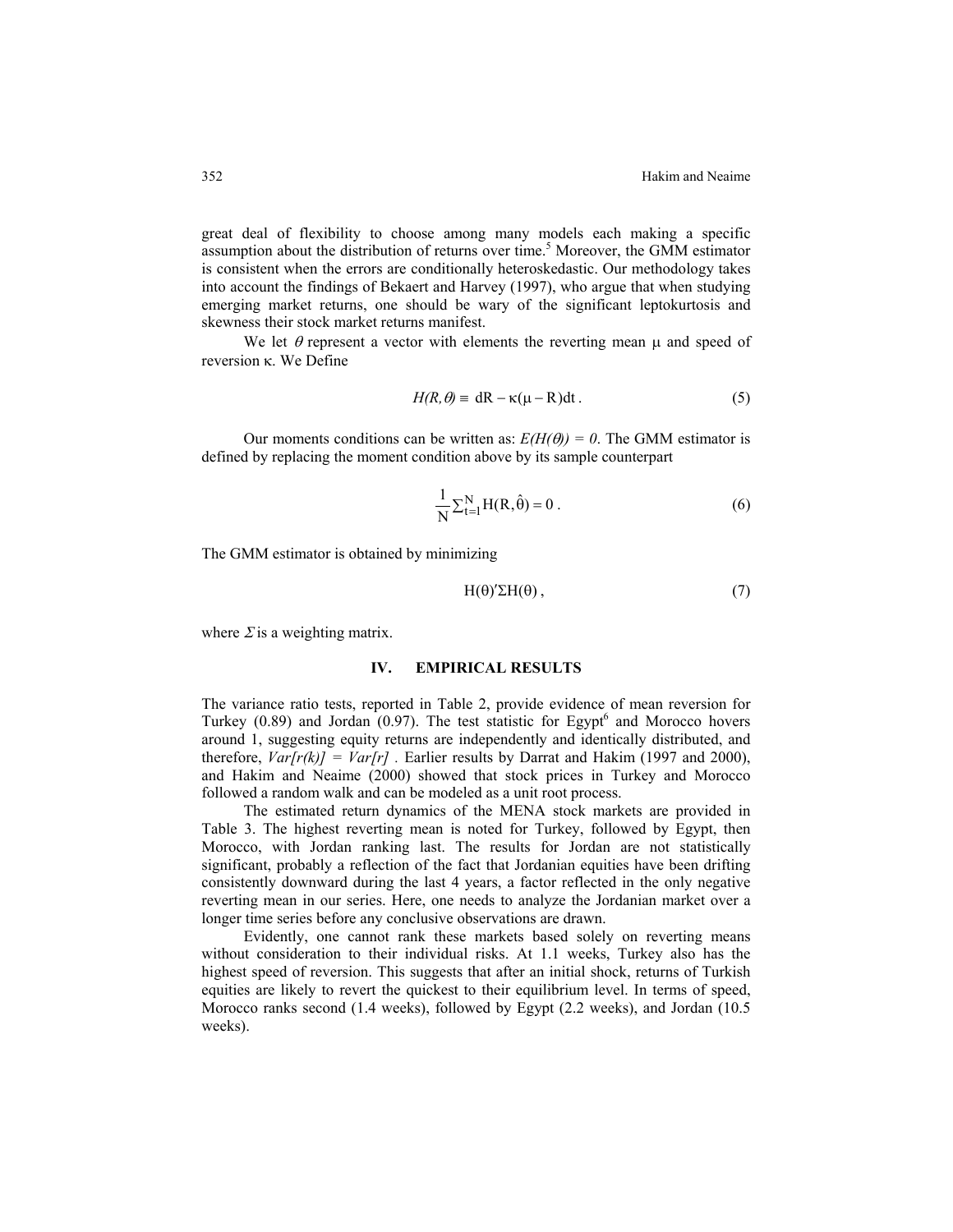## **Table 2** Heteroskedasticity variance ratio tests MENA stock market returns *for i = Egypt, Jordan, Morocco, Turkey, t = April 95 – May 2000*

 $VR(k) = \frac{Var[r(k)]}{k \cdot Var[r]}$ ,  $R_t(k) = \sum_{i=1}^{k} R_{t-i+1}$  continuously compounded weekly returns  $t(k) = \sum_{i=1}^{k} R_{t-i+1}$ 

| <b>MENA Country</b> | Egypt | Jordan | Turkev | <b>Morocco</b> | <b>Emerging Market Index</b> |
|---------------------|-------|--------|--------|----------------|------------------------------|
| VR(k)               |       |        |        |                |                              |
| $k = \epsilon$      | N 99  | በ ዓ7   | 0.89   |                | .08                          |

| Table 3                                                                          |
|----------------------------------------------------------------------------------|
| Generalized method of moments                                                    |
| Estimation of return dynamics                                                    |
| Stochastic differential equation                                                 |
| $dR_i(t) = \kappa_i(\mu_i - R_i(t))dt + \sigma_i(R_i, t)dz_i$                    |
| Estimated Vector $\theta = [\mu, \kappa]$                                        |
| $H(R, \theta) = dR - \kappa(\mu - R)dt$                                          |
| for $i = Egypt$ , Jordan, Morocco, Turkey, $t = April 95 - May 2000 (259 weeks)$ |

| <b>MENA</b><br>Country                 | Egypt       |               | Jordan      |               | <b>Turkey</b> |               | <b>Morocco</b> |               |
|----------------------------------------|-------------|---------------|-------------|---------------|---------------|---------------|----------------|---------------|
|                                        | Coefficient | Std.<br>Error | Coefficient | Std.<br>Error | Coefficient   | Std.<br>Error | Coefficient    | Std.<br>Error |
| Reverting<br>Mean Return u<br>Speed of | 15.6%       | 0.001         | $-10.7\%$   | 0.003         | $18.0\%$      | 0.004         | $10.9\%$       | 0.001         |
| Reversion in<br>weeks $\kappa$         | $2.2*$      | 0.262         | 10.5        | 1.649         | $11*$         | 0.336         | $1.4*$         | 0.200         |

*\* Significant at 10%.* 

Based on these findings, we examine an investment, which exploits the dampened volatility in stock returns under mean reversion. Specifically, we investigate the important question whether investors can 'trade' on the mean-reversion property to reduce their portfolio risk exposure, more than under a pure random walk.

To that end, we simulate weekly returns using the reverting mean and speed based on a popular mean reverting model in option pricing by Vasicek (1977):

$$
dR = \kappa(\mu - R)dt + \sigma dz
$$
 (8)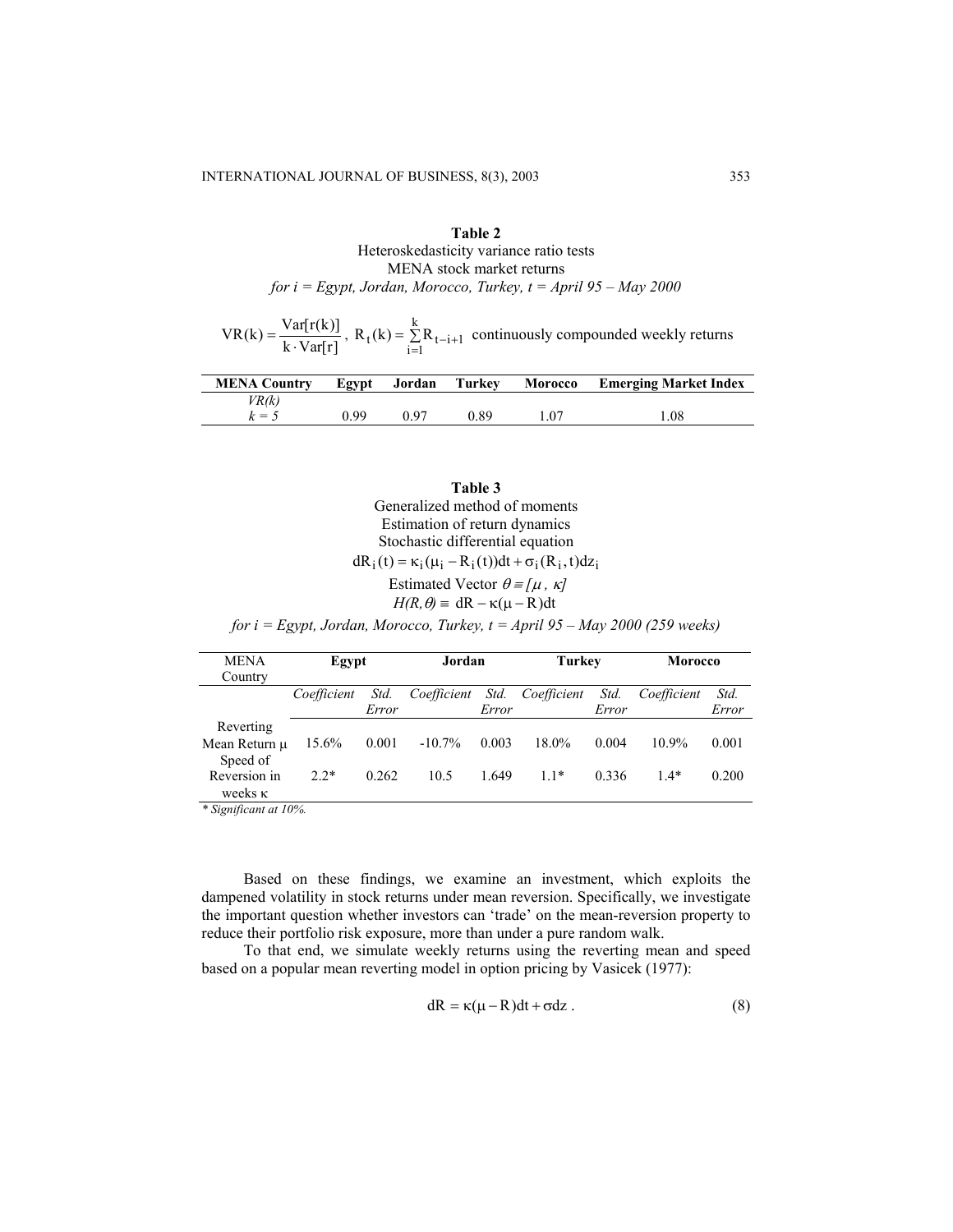| Table 4                                                       |
|---------------------------------------------------------------|
| Monte Carlo simulations of return dynamics                    |
| Vasicek Mean Reverting Model                                  |
| $dR_i = \kappa_i (\mu_i - R_i) dt + \sigma_i dz_i$            |
| for $i = Egypt$ , Jordan, Morocco, Turkey, 10,000 Simulations |

| <b>MENA</b> Country                    | Egypt |          | <b>Jordan</b> |              | Turkey |            | <b>Morocco</b> |          |
|----------------------------------------|-------|----------|---------------|--------------|--------|------------|----------------|----------|
|                                        | Speed | Vol.     | Speed         | Vol.         | Speed  | Vol.       | Speed          | Vol.     |
| Speed Multiplier<br>$100\%$ = original | 2.2   | $23.0\%$ | 0.84          | $16.8\%$     | -1-1   | 43.5%      | 14             | $10.3\%$ |
| Speed Multiplier<br>50%                | 4.4   | $30.3\%$ | - 1.68        | $18.2\%$ 2.2 |        | 51.1\% 2.8 |                | 12.9%    |

*A speed multiplier of 50% reduces the speed of reversion in half, and therefore a larger*κ*.* 

For each country, we simulate around its reverting mean  $\mu$  using the volatility  $\sigma$ obtained from the residuals of the GMM regression model in (4). Here, it is important to distinguish between the estimated volatility obtained from model (4) and the standard return volatility computed directly from log  $(p_t/p_{t-1})$ . The volatility from model (4) is generally lower because it is computed after mean reversion is taken into account, and therefore, measures the true remaining risk on equities. Ten thousand Monte Carlo simulations are generated which allow us to demonstrate how a stock market risk evolves with the speed of reversion. The simulation is computer intensive. We apply it to all countries. The results are reported in Table 4. For example, using the initial speed of reversion of 2.2 weeks, Egypt's simulated return volatility is 23%, which corresponds to the actual volatility obtained from the residuals of model (4). At half the initial speed of reversion (speed multiplier 50%), Egypt's return volatility jumps to 30% as the price cycle drifts longer and away from the reverting mean. Similar results are noted for Morocco and Turkey which all show consistent increases in volatility as the speed of reversion slows. At the same time, the volatility ranking across markets is not affected by the change in the speed of reversion. Turkey remains the most volatile market followed by Egypt and Morocco, regardless of the speed multiplier (100% or 50%). Jordan's estimated coefficients were not significant and therefore its results are not reliable. Figure 1 of the Appendix shows a histogram of return distribution at the initial speed of reversion. Figure 2 is identical to Figure 1 except for a slower speed, producing a flatter distribution (higher standard deviation). It is clear, therefore, that a lower speed of reversion raises volatility and would have an impact on portfolio allocation and investment decisions.

#### **V. CONCLUSION**

This paper analyzed the mean reversion phenomenon in security returns in the MENA region and the implications for asset investment decisions. We use the latest and up-to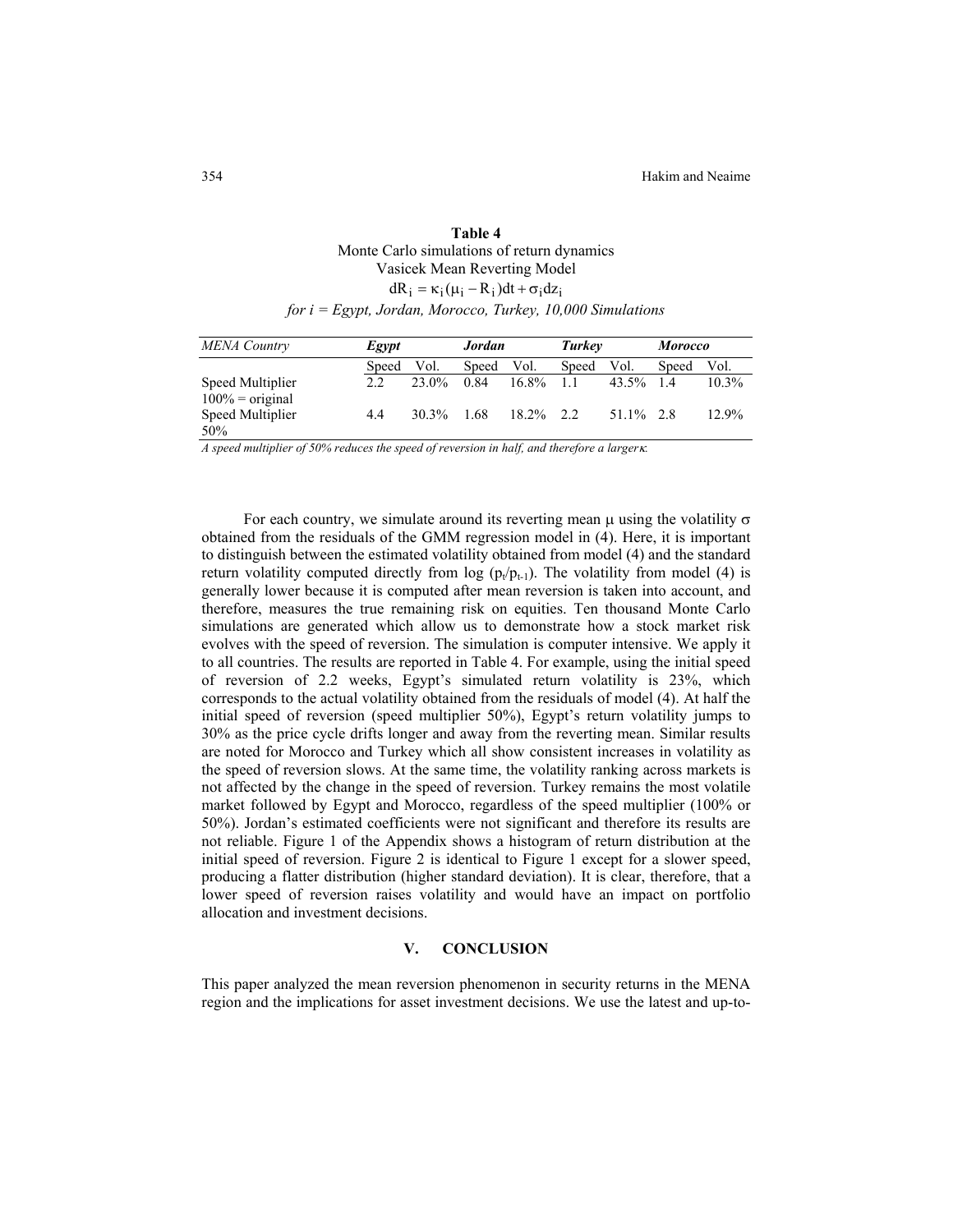date data from Morgan Stanley between 1995 and 2000 on security prices for four MENA countries Egypt, Jordan, Morocco, and Turkey over a 5-year horizon.

Observing the distribution of stock returns, we find significant and consistent departures from normality in terms of skewness and excess kurtosis which we tested more formally using the Jarque Bera test. Based on the Variance Ratio test, we found evidence for mean reversion in Turkey with mixed results in Egypt, Morocco, and Jordan. Specifically, in Egypt and Morocco, stock returns seem independently and identically distributed (unit roots). The results however are sensitive to the choice of the granularity of return computation. We selected 5 trading days (one week). A more formal test of unit roots is beyond the scope of this study, as the focus of this paper is not on market efficiency but the pattern of equity returns and its risk impact for portfolio investments. Specifically, we argued that mean reversion implies that stock return volatility is lower than what is predicted by a random walk model. To that end, we estimated the return volatility, net of mean reversion, using a variety of popular models widely used in the theory of option pricing. We used a generalized method of moment technique, which has the advantage of being non-parametric, allowing a great deal of flexibility in modeling the pattern of return dynamics over time. The econometric model also provided estimates of the reverting mean and speed of reversion, which we used to generate new returns using Monte Carlo simulations. From the simulated returns, we demonstrated how the volatility of stock returns picks up with a slower speed, as returns on prices have a tendency to wander a longer period away from the reverting mean.

We suggest that that it is important to construct an investment strategy that exploits the dampened volatility in risky asset returns that is brought about by a mean reversion cycle. For example, if one postulates a certain investment horizon with an asset allocation change permitted frequently, it is possible to show that in a standard utility maximization framework, an investor with constant relative risk aversion can generate returns, which outperform a buy-and-hold strategy. Obviously, there would be no particular advantage to changing the initial proportions of a portfolio if prices followed a random walk.

Two immediate benefits emerge from the results of this study. First, our results have an important bearing on the pricing of equity derivatives in MENA. While options in MENA are still limited to over-the-counter trading, the market appetite for the riskreturn profile of MENA-based derivatives is strong.

As trading in MENA equity derivatives strengthens, it is important that the pricing models used include an assumption about mean reversion. Without this factor, equity-based derivatives may overstate their true risk. Second, and aside from derivatives trading, our results would be useful for investors employing tactical asset allocation strategies and may demonstrate that, despite their infancy, MENA equity prices exhibit characteristics akin with more mature markets.

## **NOTES**

1. For example Kandel and Stambaugh (1996).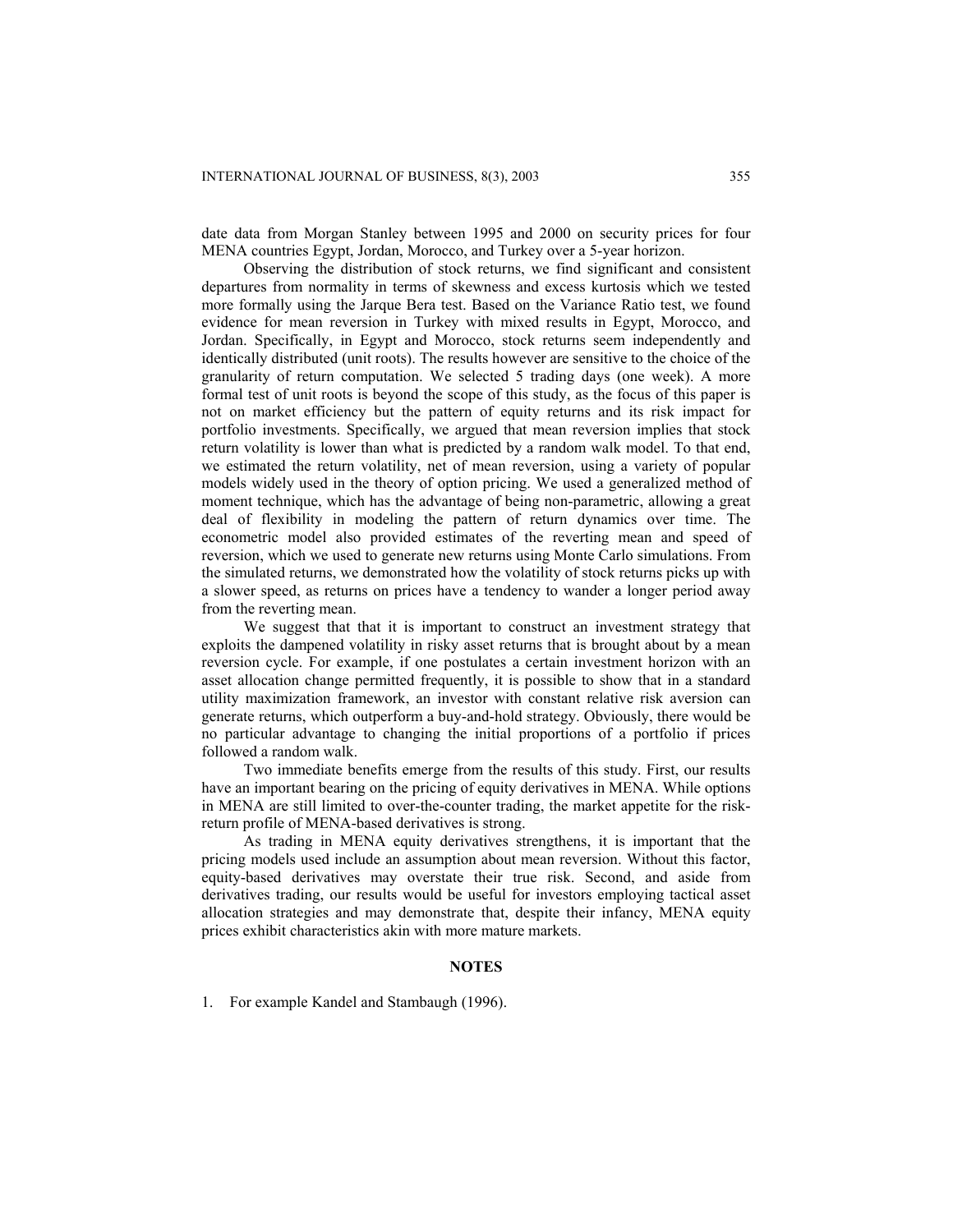#### 356 Hakim and Neaime

- 2. The plots are not included here for space consideration but are available from the authors on request.
- 3. The returns weekly mean and standard deviation are annualized by multiplying each with 52 and square root of 52 respectively.
- We experimented with  $k=10$  (biweekly) and 22 (one month) with similar results.
- 5. For example, the Vasicek model assumes that the stock market returns are normally distributed, whereas the Cox Ingersoll and Ross model assumes they derive from a non-central chi-square distribution.
- 6. The heteroskedasticity consistent variance ratio tests are almost identical to the homoskedastic tests except for Egypt. The corresponding Z statistics are respectively 1.01 and 0.99.

### **REFERENCES**

- Al Loughani, N.E., 1995. "Random Walk in Thinly Traded Stock markets: The Case of Kuwait," *Arab Journal of Administrative Sciences*, 3, pp. 189-209.
- Balvers R., Wu Y., and Gilligand E., 2000. "Mean Reversion Across National Stock Markets and Parametric Contrarian Investment Strategies*.*" *Journal of Finance*, Vol. 55 No. 2.
- Barberis N., 1997, "Investing for the Long-run When Returns Are Predictable," *Center for Research of Security Prices*, University of Chicago.
- Chan, K.C., Karolyi, G. A. and Longstaff, F. A, 1992. "An Empirical Comparison of Alternative Models of the Short-term Interest Rate." *Journal of Finance*, Vol. 47, No. 3.
- Dahel, R. and Laabas, B., 1998. "The Behavior of Stock Prices in the GOC Markets," *Economic Research Forum*, 5<sup>th</sup> Annual Conference, Tunisia.
- Darrat A. and Hakim, S. 1997, "Price Linkages and Integration of Middle East Stock markets," *Economic Research Forum,* Annual Conference*,* Beirut, Lebanon.
- Darrat A. and Hakim, S., 2000, "Price Linkages, Efficiency, and Integration of Emerging Stock Markets in the Middle East." *Journal of Economic Development,* Vol. 25, No.2.
- DeLong B.J., Schleifer A., Summers L., and Waldmann R., 1990, "The Economic Consequences of Noise Traders," *Journal of Political Economy*, Vol. 93, 703-738,
- Bekaert G. and Harvey C.R., 1997, "Emerging Equity Market Volatility," *Journal of Financial Economics,* 43, 403-444.
- Butler, J.S., 2000, "Efficiency Results of MLE and GMM Estimation with Sampling Weights," *Journal of Econometrics*, Vol. 96 No. 1.
- Brennan M. and Schwartz E., 1979, "A Continuous Time Approach to the Pricing of Bonds," *Journal of Banking & Finance,* 3, 133-55.
- Cox J., Ingersoll J., and Ross S., 1985. "A theory of the Term Structure of Interest Rates," *Econometrica* 53, 385-407.
- Fama E. and French K., 1988. "Permanent and Temporary Components of Stock Prices," *Journal of Political Economy*, Vol. 96 No. 2, 247-273.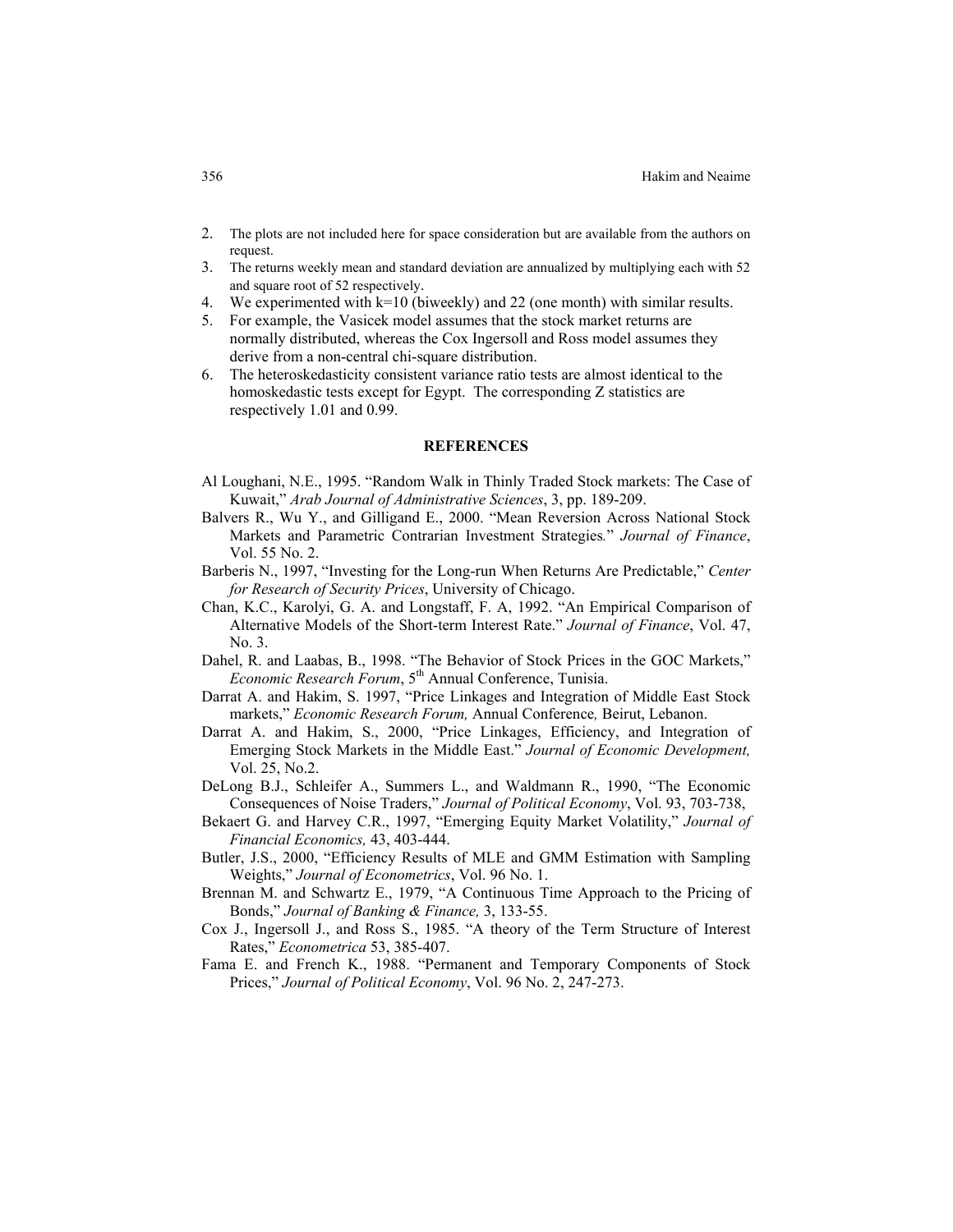Hakim S. and Neaime S., 2000. "Perspectives on the Integration of Financial Markets," in *Global Financial Instabililty*, APF Press, York University, Toronto, Canada.

IMF: *International Financial Statistics* Various issues.

- Kandel S. and Stambaugh R., 1996, "On the Predictability of Stock Returns: An Asset Allocation Perspective," *Journal of Finance*, Vol. 51, No. 2, 385-424.
- Lo A. and Mackinlay C., 1988, "Stock Market Prices Do Not Follow Random Walks: Evidence from a Simple Specification Test," *The Review of Financial Studies*, Vol 1, No. 1, 41-66.
- Poterba J. and Summers L., 1998, "Mean Reversion in Stock Prices: Evidence and implications," *Journal of Financial Economics,* 22, 27-59.
- Reichenstein, W. and Dorsett D. 1995, "Time Diversification Revisited," *The Research Foundation of The Institute of Chartered Financial Analysts.*
- Richards A. 1997, "Winner-loser Reversals in National Stock Market Indices: Can They Be Explained?" *Journal of Finance*, Vol. 52.
- Samuelson, Paul A., 1969, "Lifetime Portfolio Selection by Dynamic Stochastic programming," *Review of Economics and Statistics,* 239-246.
- Samuelson, Paul A., 1994, "The Long-term Case for Equities and How It Can Be Oversold," *The Journal of Portfolio Management",* 15-23.
- Tauchen, George, 1986, "Statistical Properties of Generalized Method-of-moments Estimators of Structural Parameters Obtained from Financial Market Data," *Journal of Business & Economic Statistics,* 4, 397–416.
- Vasicek, O., 1977, "An Equilibrium Characterization of the Term Structure," *Journal of Financial Economics* 5, 177-188.